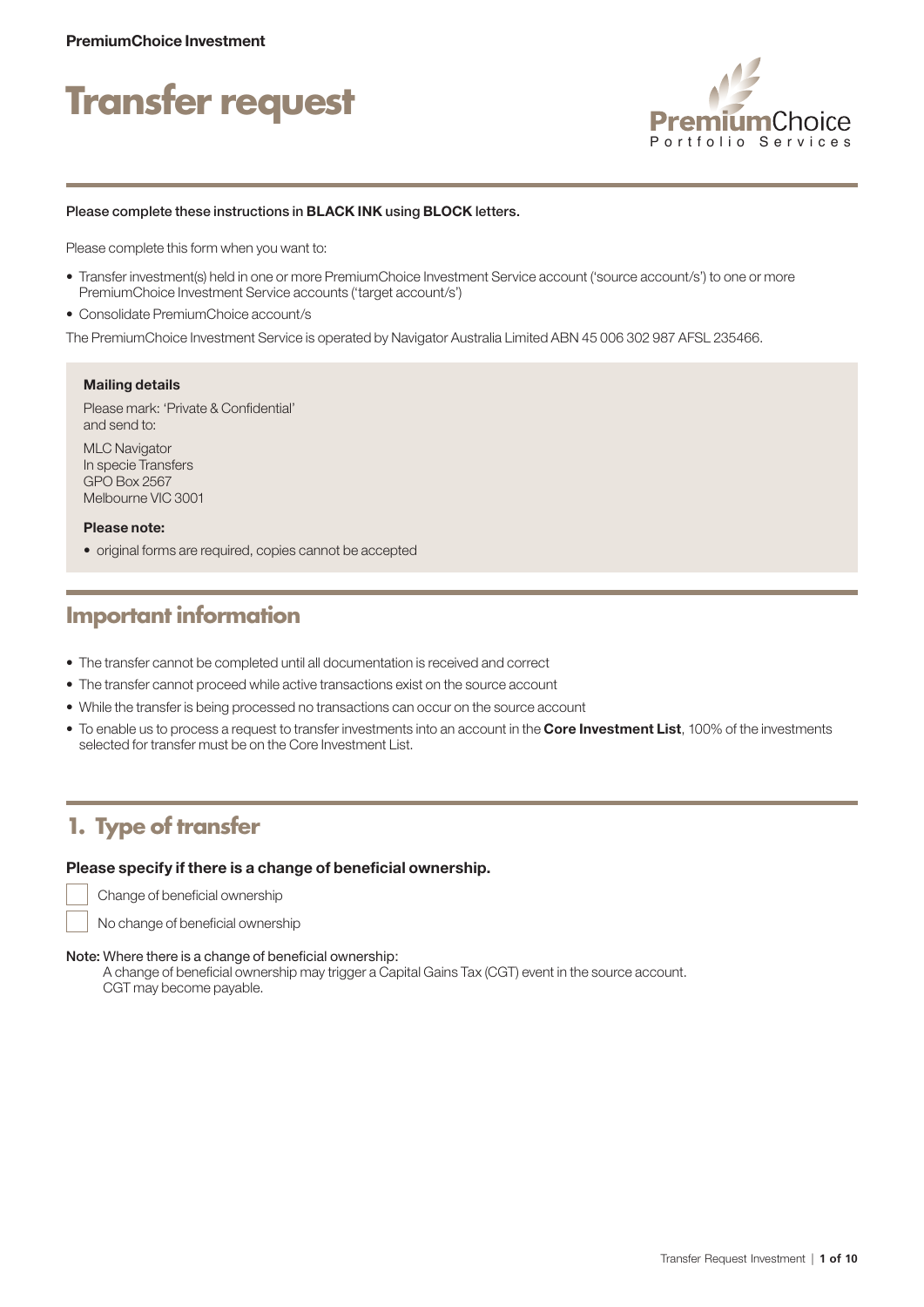### **2. Tax optimisation upon transfer of investments**

### (only applicable if change of beneficial ownership)

Please select the desired tax optimisation method for investment parcel transfer from the source account.



Highest Cost First Out (HCFO)

First In First Out (FIFO)

Note: Once the transfer is complete, the default tax optimisation method chosen for the target account remains in place if different to that chosen above for the source account.

### **3. Details of transfer**

#### Please specify what transfer scenario this is:

A. Individual investor account consolidation

| Partial consolidation (selected investments consolidated into one account)<br>Proceed to Section 6 |
|----------------------------------------------------------------------------------------------------|
| Full consolidation (all accounts consolidated into one account)<br><b>Proceed to Section 7</b>     |
| Individual account/s (partial or full transfer)<br>Proceed to Section 4                            |
| Individual account/s to Joint account (full transfer)<br><b>Proceed to Section 5</b>               |
| Individual account accepts another individual account<br><b>Proceed to Section 7</b>               |
| Other<br>Please provide details:                                                                   |
|                                                                                                    |

### Proceed to Section 4

### **4. Full or partial transfer**

Full transfer – all investments in source account(s)

Partial transfer – selection of investments in source account(s)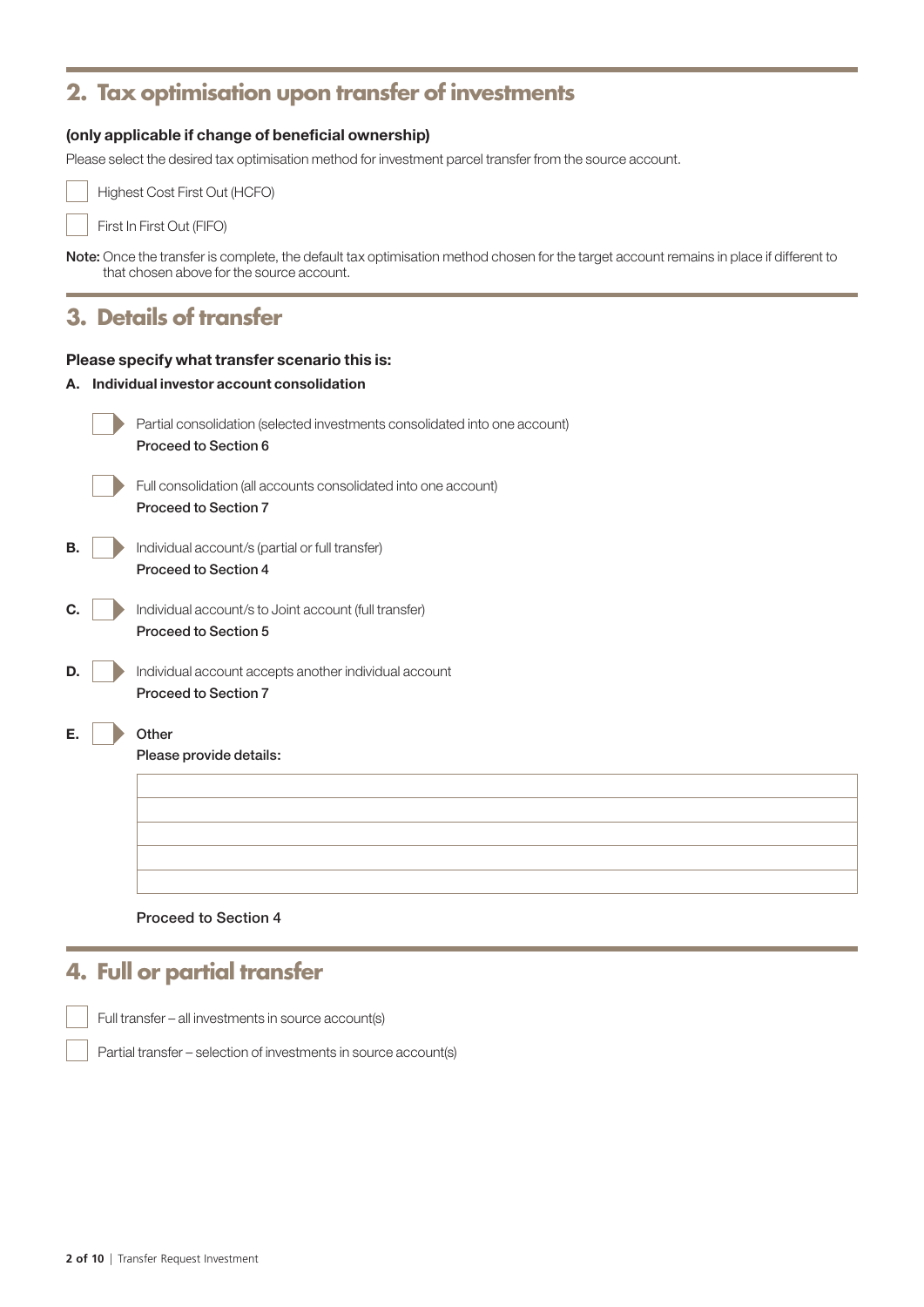### **5. Transfer – target account**

Is this consolidation/transfer to a new account?

### $N<sub>0</sub>$  Before completing and signing this form:

- complete Section 6 (only if partial transfer selected in Section 4 above)
- complete Section 7 and 8



#### $Y_{\text{ES}}$  Before completing and signing this form:

- complete Section 6 (only if partial transfer selected in Section 4 above)
- complete Section 7
- a new application form for the target account/s, contained in the PremiumChoice Investment Service Investor Directed Portfolio Service Guide will need to be completed and accompany this form.

### **6. Consolidation/transfer details for partial transfers**

#### Investments to consolidate/transfer



#### Proportion

Please specify only one type for each fund/share

| <b>Investment fund / Share name</b> | <b>APIR/ASX</b><br>Code | No of units or | Amount \$ or % |  |
|-------------------------------------|-------------------------|----------------|----------------|--|
|                                     |                         |                |                |  |
|                                     |                         |                |                |  |
|                                     |                         |                |                |  |
|                                     |                         |                |                |  |
|                                     |                         |                |                |  |
|                                     |                         |                |                |  |
|                                     |                         |                |                |  |
|                                     |                         |                |                |  |
|                                     |                         |                |                |  |
|                                     |                         |                |                |  |
|                                     |                         |                |                |  |
|                                     |                         |                |                |  |
|                                     |                         |                |                |  |
|                                     |                         |                |                |  |
|                                     |                         |                |                |  |
|                                     |                         |                |                |  |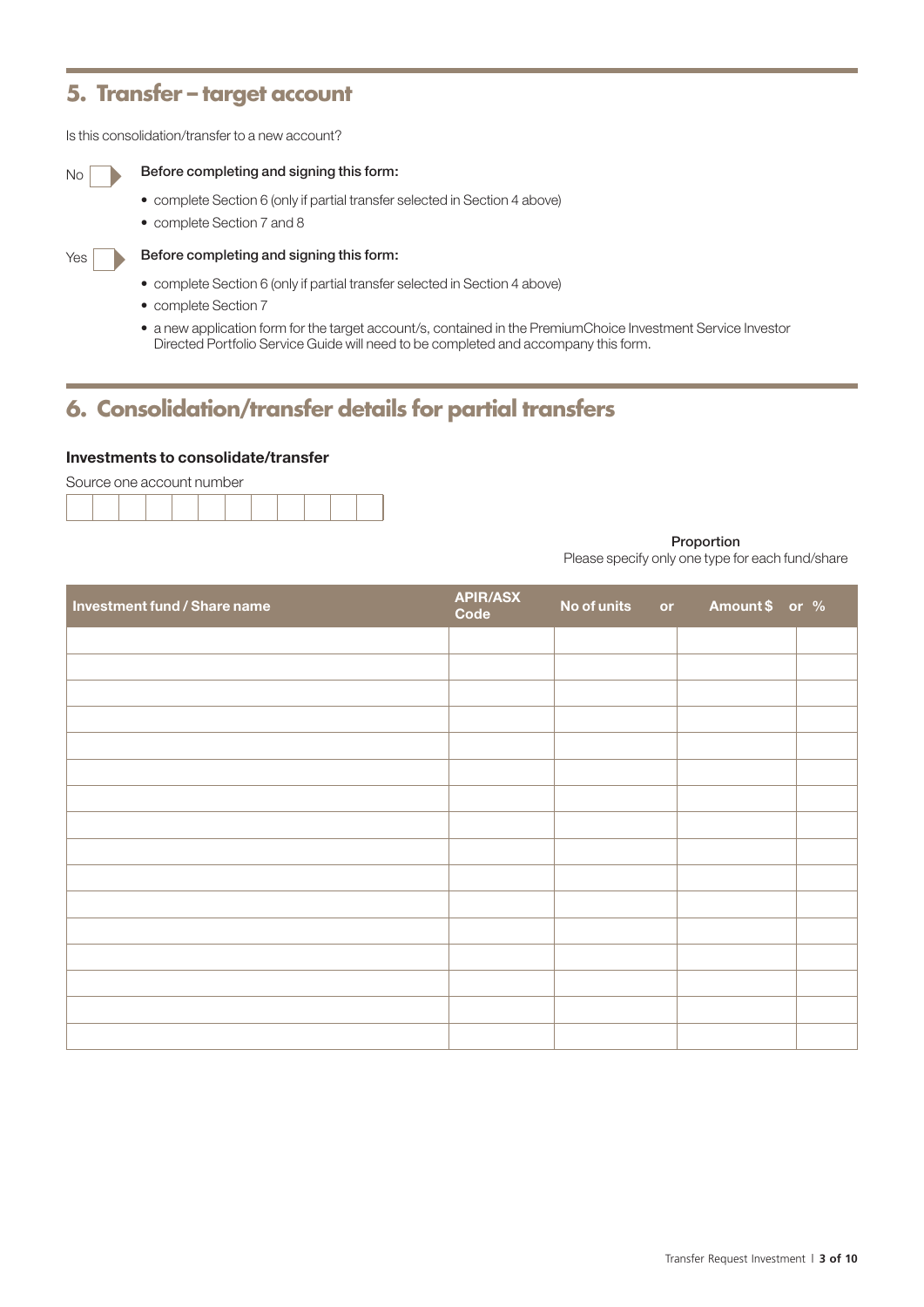| ×<br>v<br>×<br>۰, |
|-------------------|
|                   |

urce account two (if applicable) (You need to complete the table below)

#### Source two account number

#### Proportion

Please specify only one type for each fund/share

| Investment fund / Share name | <b>APIR/ASX</b><br>Code | No of units or | Amount \$ or % |  |
|------------------------------|-------------------------|----------------|----------------|--|
|                              |                         |                |                |  |
|                              |                         |                |                |  |
|                              |                         |                |                |  |
|                              |                         |                |                |  |
|                              |                         |                |                |  |
|                              |                         |                |                |  |
|                              |                         |                |                |  |
|                              |                         |                |                |  |
|                              |                         |                |                |  |
|                              |                         |                |                |  |
|                              |                         |                |                |  |
|                              |                         |                |                |  |
|                              |                         |                |                |  |
|                              |                         |                |                |  |
|                              |                         |                |                |  |
|                              |                         |                |                |  |

Target account one

Target one account number



Target account two (if applicable)

Target two account number

Please list the specific investments to be transferred to this account

| Investment fund / Share name | <b>APIR/ASX Code</b> |
|------------------------------|----------------------|
|                              |                      |
|                              |                      |
|                              |                      |
|                              |                      |
|                              |                      |
|                              |                      |
|                              |                      |
|                              |                      |
|                              |                      |
|                              |                      |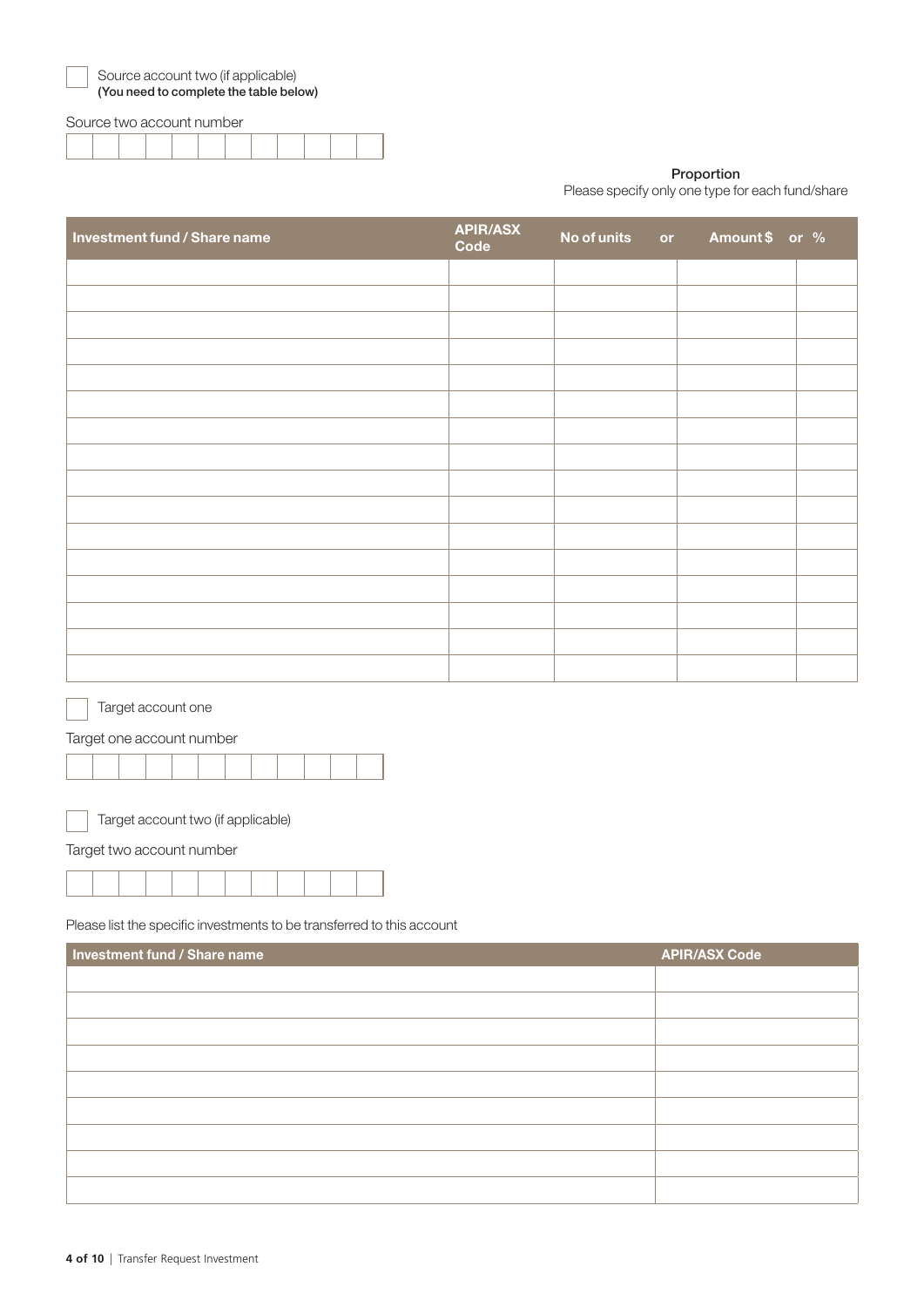## **7. Transferor details (source account/s)**

### Source account one

| Full name of Investor one                 |  |  |  |               |  |             |  |  |          |  |  |         |  |  |  |  |  |
|-------------------------------------------|--|--|--|---------------|--|-------------|--|--|----------|--|--|---------|--|--|--|--|--|
|                                           |  |  |  |               |  |             |  |  |          |  |  |         |  |  |  |  |  |
| Full name of Investor two (if applicable) |  |  |  |               |  |             |  |  |          |  |  |         |  |  |  |  |  |
| Service name                              |  |  |  |               |  |             |  |  |          |  |  |         |  |  |  |  |  |
|                                           |  |  |  |               |  |             |  |  |          |  |  |         |  |  |  |  |  |
| Account name                              |  |  |  |               |  |             |  |  |          |  |  |         |  |  |  |  |  |
|                                           |  |  |  |               |  |             |  |  |          |  |  |         |  |  |  |  |  |
| Account number                            |  |  |  |               |  |             |  |  |          |  |  |         |  |  |  |  |  |
| Investor address                          |  |  |  |               |  |             |  |  |          |  |  |         |  |  |  |  |  |
| Unit number                               |  |  |  | Street number |  | Street name |  |  |          |  |  |         |  |  |  |  |  |
|                                           |  |  |  |               |  |             |  |  |          |  |  |         |  |  |  |  |  |
| Suburb                                    |  |  |  |               |  | State       |  |  | Postcode |  |  | Country |  |  |  |  |  |
| Investor telephone number                 |  |  |  |               |  |             |  |  |          |  |  |         |  |  |  |  |  |
|                                           |  |  |  |               |  |             |  |  |          |  |  |         |  |  |  |  |  |
| Source account two                        |  |  |  |               |  |             |  |  |          |  |  |         |  |  |  |  |  |
| Full name of Investor one                 |  |  |  |               |  |             |  |  |          |  |  |         |  |  |  |  |  |
|                                           |  |  |  |               |  |             |  |  |          |  |  |         |  |  |  |  |  |
| Full name of Investor two (if applicable) |  |  |  |               |  |             |  |  |          |  |  |         |  |  |  |  |  |
|                                           |  |  |  |               |  |             |  |  |          |  |  |         |  |  |  |  |  |
| Service name                              |  |  |  |               |  |             |  |  |          |  |  |         |  |  |  |  |  |
|                                           |  |  |  |               |  |             |  |  |          |  |  |         |  |  |  |  |  |
| Account name                              |  |  |  |               |  |             |  |  |          |  |  |         |  |  |  |  |  |
| Account number                            |  |  |  |               |  |             |  |  |          |  |  |         |  |  |  |  |  |
|                                           |  |  |  |               |  |             |  |  |          |  |  |         |  |  |  |  |  |
| Investor address                          |  |  |  |               |  |             |  |  |          |  |  |         |  |  |  |  |  |
| Unit number                               |  |  |  | Street number |  | Street name |  |  |          |  |  |         |  |  |  |  |  |
| Suburb                                    |  |  |  |               |  |             |  |  |          |  |  |         |  |  |  |  |  |
|                                           |  |  |  |               |  | State       |  |  | Postcode |  |  | Country |  |  |  |  |  |
| Investor telephone number                 |  |  |  |               |  |             |  |  |          |  |  |         |  |  |  |  |  |
|                                           |  |  |  |               |  |             |  |  |          |  |  |         |  |  |  |  |  |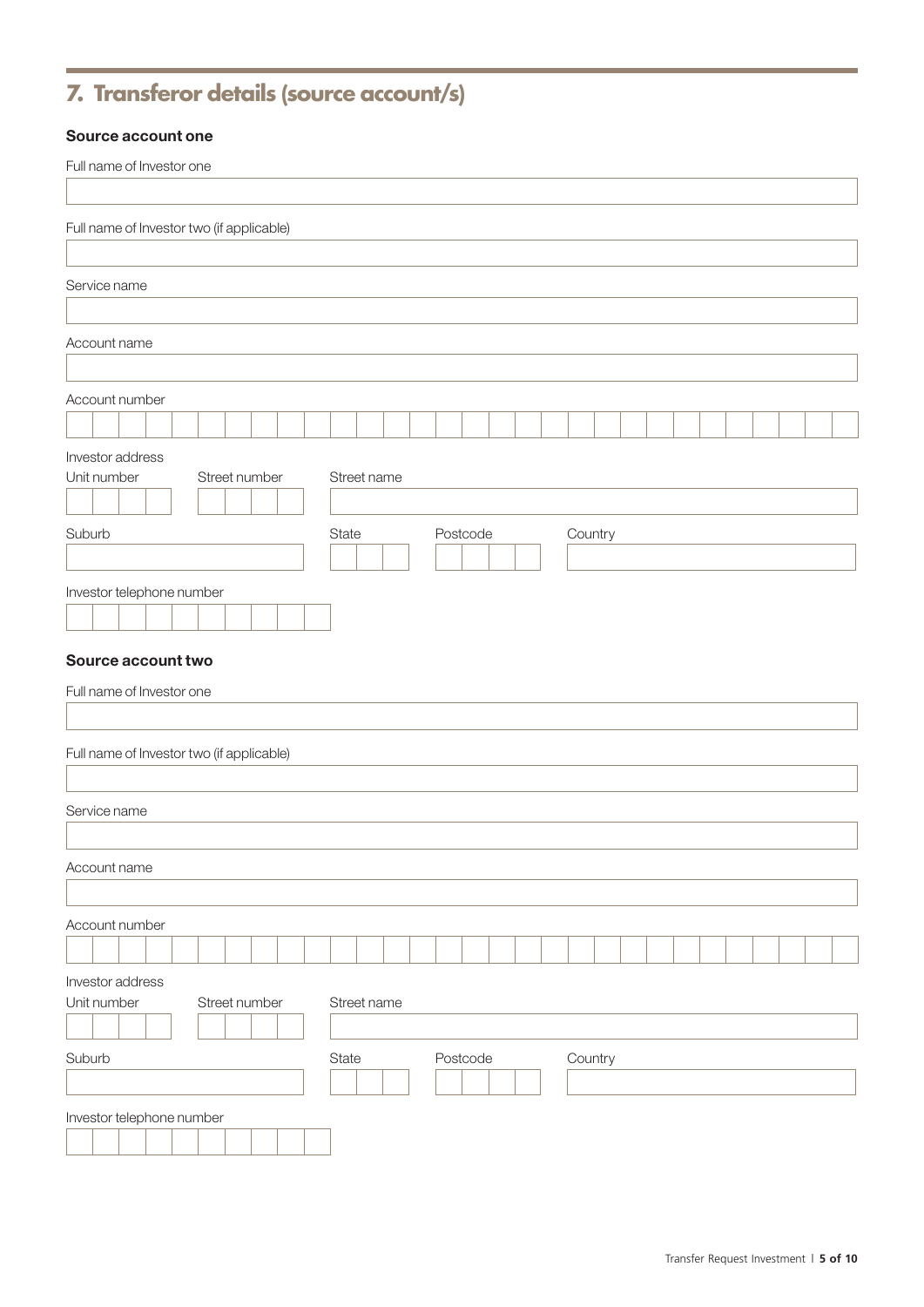### **8. Transferee details (target account/s)**

### Existing account(s)

### Target account one

| Full name of Investor two (if applicable)<br>Service name<br>Account name<br>Account number<br>Investor address<br>Unit number<br>Street number<br>Street name<br>Suburb<br>Postcode<br>State<br>Country<br>Investor telephone number<br>Target account two<br>Full name of Investor one<br>Full name of Investor two (if applicable) |
|---------------------------------------------------------------------------------------------------------------------------------------------------------------------------------------------------------------------------------------------------------------------------------------------------------------------------------------|
|                                                                                                                                                                                                                                                                                                                                       |
|                                                                                                                                                                                                                                                                                                                                       |
|                                                                                                                                                                                                                                                                                                                                       |
|                                                                                                                                                                                                                                                                                                                                       |
|                                                                                                                                                                                                                                                                                                                                       |
|                                                                                                                                                                                                                                                                                                                                       |
|                                                                                                                                                                                                                                                                                                                                       |
|                                                                                                                                                                                                                                                                                                                                       |
|                                                                                                                                                                                                                                                                                                                                       |
|                                                                                                                                                                                                                                                                                                                                       |
|                                                                                                                                                                                                                                                                                                                                       |
|                                                                                                                                                                                                                                                                                                                                       |
|                                                                                                                                                                                                                                                                                                                                       |
|                                                                                                                                                                                                                                                                                                                                       |
|                                                                                                                                                                                                                                                                                                                                       |
|                                                                                                                                                                                                                                                                                                                                       |
|                                                                                                                                                                                                                                                                                                                                       |
|                                                                                                                                                                                                                                                                                                                                       |
| Service name                                                                                                                                                                                                                                                                                                                          |
|                                                                                                                                                                                                                                                                                                                                       |
| Account name                                                                                                                                                                                                                                                                                                                          |
|                                                                                                                                                                                                                                                                                                                                       |
| Account number                                                                                                                                                                                                                                                                                                                        |
| Investor address                                                                                                                                                                                                                                                                                                                      |
| Street number<br>Unit number<br>Street name                                                                                                                                                                                                                                                                                           |
|                                                                                                                                                                                                                                                                                                                                       |
| Suburb<br>Postcode<br>Country<br>State                                                                                                                                                                                                                                                                                                |
|                                                                                                                                                                                                                                                                                                                                       |
| Investor telephone number                                                                                                                                                                                                                                                                                                             |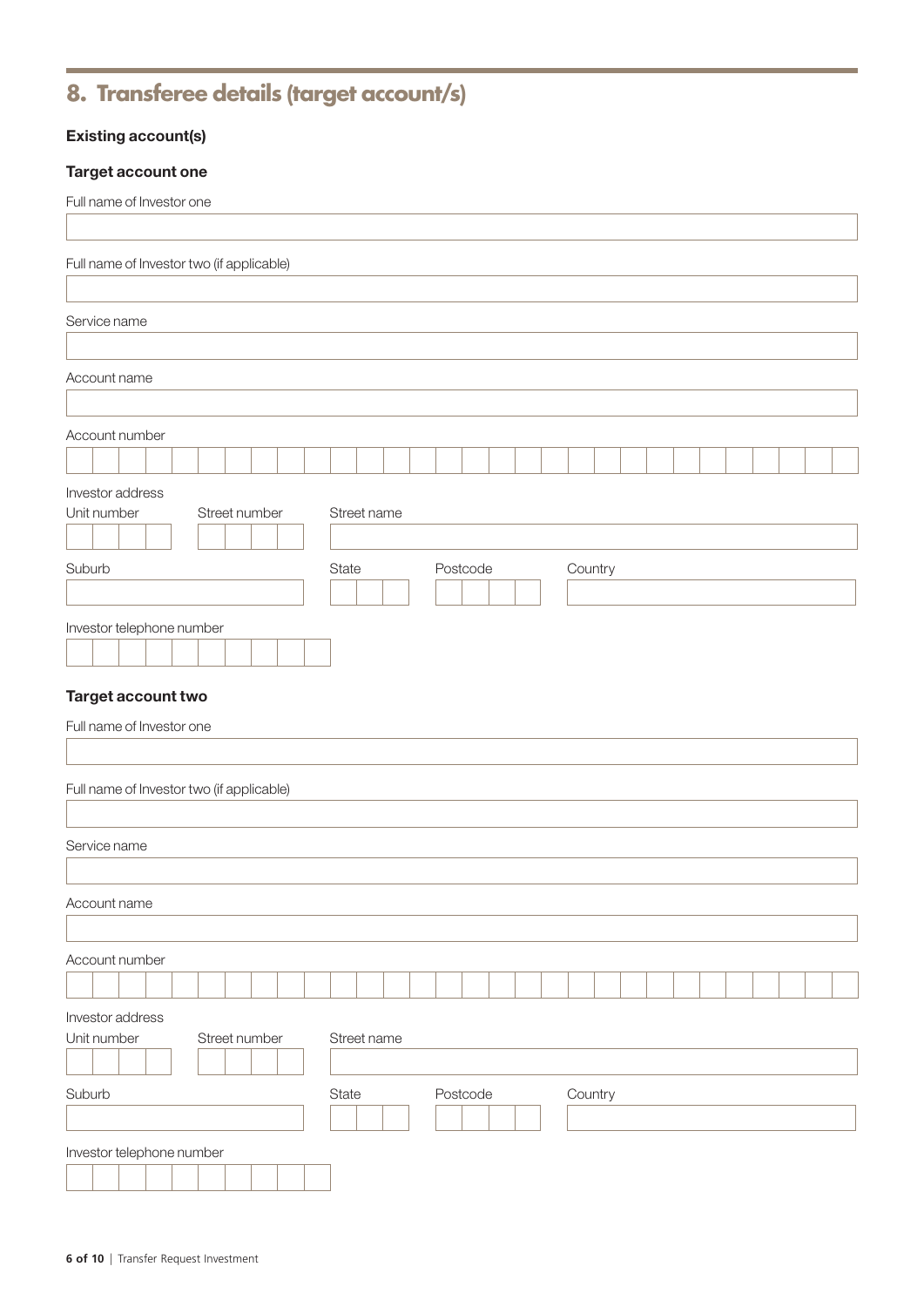### **9. Investment suitability**

To assess which investment options are right for you, please refer to the relevant disclosure documents for each investment option selected for investment objectives and timeframes, and risk measures. Please respond to the following questions for all investment products you've selected, excluding Shares:

The investments I've selected have a risk measure that I'm prepared to accept

| Yes<br>Nο |  |
|-----------|--|
|-----------|--|

I'm aware of the minimum suggested investment timeframe

| <b>Yes</b> |  | Nο |  |
|------------|--|----|--|
|------------|--|----|--|

There may be a delay processing your application if responses aren't provided, while we contact you for more information. If we don't receive a response we'll proceed with your application with the understanding that your responses are 'Yes'.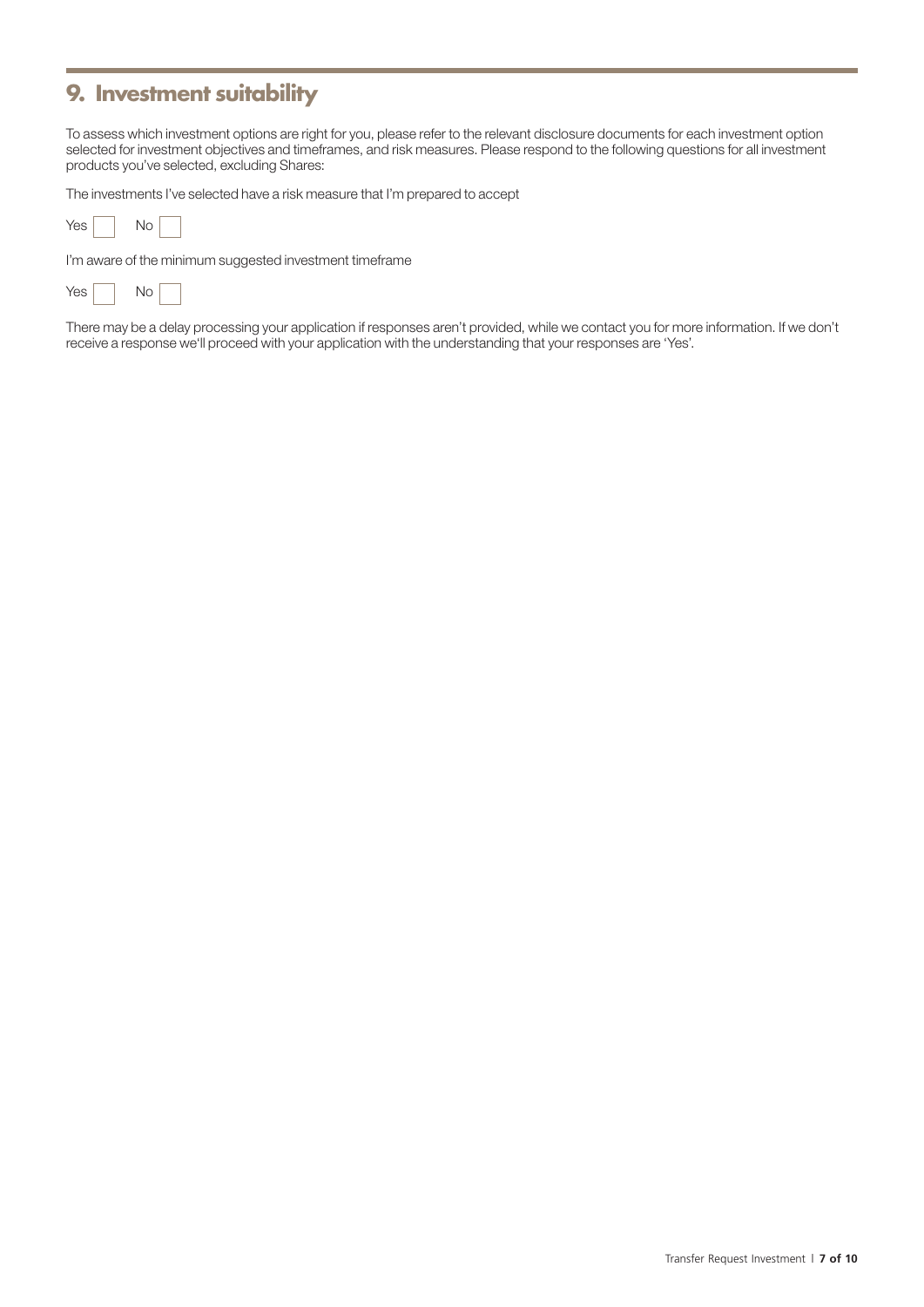### **10. Transferor/Transferee Declaration**

- (a) Where the transfer is to a new account, I/we have read and understood the current Investor Directed Portfolio Service Guide ('IDPS Guide') for the PremiumChoice Investment Service to which this new application relates, and the Applicant Declarations in the PremiumChoice Investment Service IDPS Guide and Financial Services Guide.
- (b) I /we release and indemnify Navigator Australia Limited ABN 45 006 302 987 AFSL 236466 (the 'Operator') from and against any costs, losses, liabilities or other expenses as a result of:
	- (i) The Operator acting upon any information and/or instructions contained in or attached to this form; and
	- (ii) The Operator processing the consolidation or transfer of the assets specified in Section 6 or contained in the account/s specified in Section 7.

### Consolidation

(a) I /We are the registered holder(s) and undersigned Transferor of the consideration in Section 6 (partial transfer) or contained in the account specified in Section 7 (full account transfer), and hereby transfer to the Transferee(s) named in Section 8 the investments specified in Section 6 or in the account/s specified in Section 7.

### Transfer (partial or full)

(a) I /We are the registered holder(s) and undersigned Transferor of the consideration in Section 6 (partial transfer) or Section 7 (full account transfer) and hereby transfer to the Transferee(s) named in Section 8 the investments specified in Section 6 or in the account/s specified in Section 7.

### Fees & Account Facilities

- (a) If the transfer is to an existing target account, I/we confirm that the fee structure applied on the target account will be retained on completion of the transfer.
- (b) If the transfer is to a target account that will be a new account, I/we confirm that the fee structure agreed on the target account is specified in the new business application form for the target account.
- (c) Unless otherwise stated, all account facilities on the target account will be retained on completion of the transfer.
- (d) If a margin loan exists for the source account, I/we confirm that approval has been received from the margin lender and is provided with this completed form.
- (e) If the Core Investment List has been selected on your target account, but an option outside the Core Investment List is held, I/we accept that we will pay the administration fees applicable to the full Investment List.

#### No change in beneficial ownership declaration

In signing, I/we acknowledge that in relation to the transfer of the investment funds and/or shares listed in Section 6 or contained in the account/s specified in Section 7 of this form:

- (a) I /we, the registered holder(s) and undersigned Transferor(s) of the listed consideration, hereby transfer to the named Transferee in Section 8, the investment funds and/or shares as specified in Section 6.
- (b) The transfer of the investments specified in Section 6 or contained in the account/s specified in Section 7 will not result in a change of beneficial ownership and the units or shares transferred will be held by the Operator on behalf of the same beneficial owner.
- (c) The transfer of the investments specified in Section 6 or contained in the account/s specified in Section 7 are not part of a scheme under which beneficial ownership may or will pass.
- (d) Any transaction/parcel history previously provided for investment fund/s and/or shares are accurate.

### Change in beneficial ownership declaration

In signing, I/we acknowledge that in relation to the transfer of the investment funds and/or shares listed in Section 6 or contained in the account/s specified in Section 7 of this form:

- (a) I /we, the registered holder(s) and undersigned Transferor(s) of the listed consideration, hereby transfer to the named Transferee in Section 8, the investment funds and/or shares as specified in Section 6.
- (b) The transfer of the investments specified in Section 6 or contained in the account/s specified in Section 7 are a change of beneficial ownership and the units or shares transferred will be held by the Operator on behalf of a new beneficial owner
- (c) The transfer of the investments specified in Section 6 or contained in the account/s specified in Section 7 are part of a scheme under which beneficial ownership may or will pass.

#### **Declaration**

By signing this form I hereby instruct Navigator Australia Limited ABN 45 006 302 987 AFSL 236466 as the Operator of my/our existing account(s):

• To transfer the balance of my/our existing account(s) to the target account specified in Section 8 of this form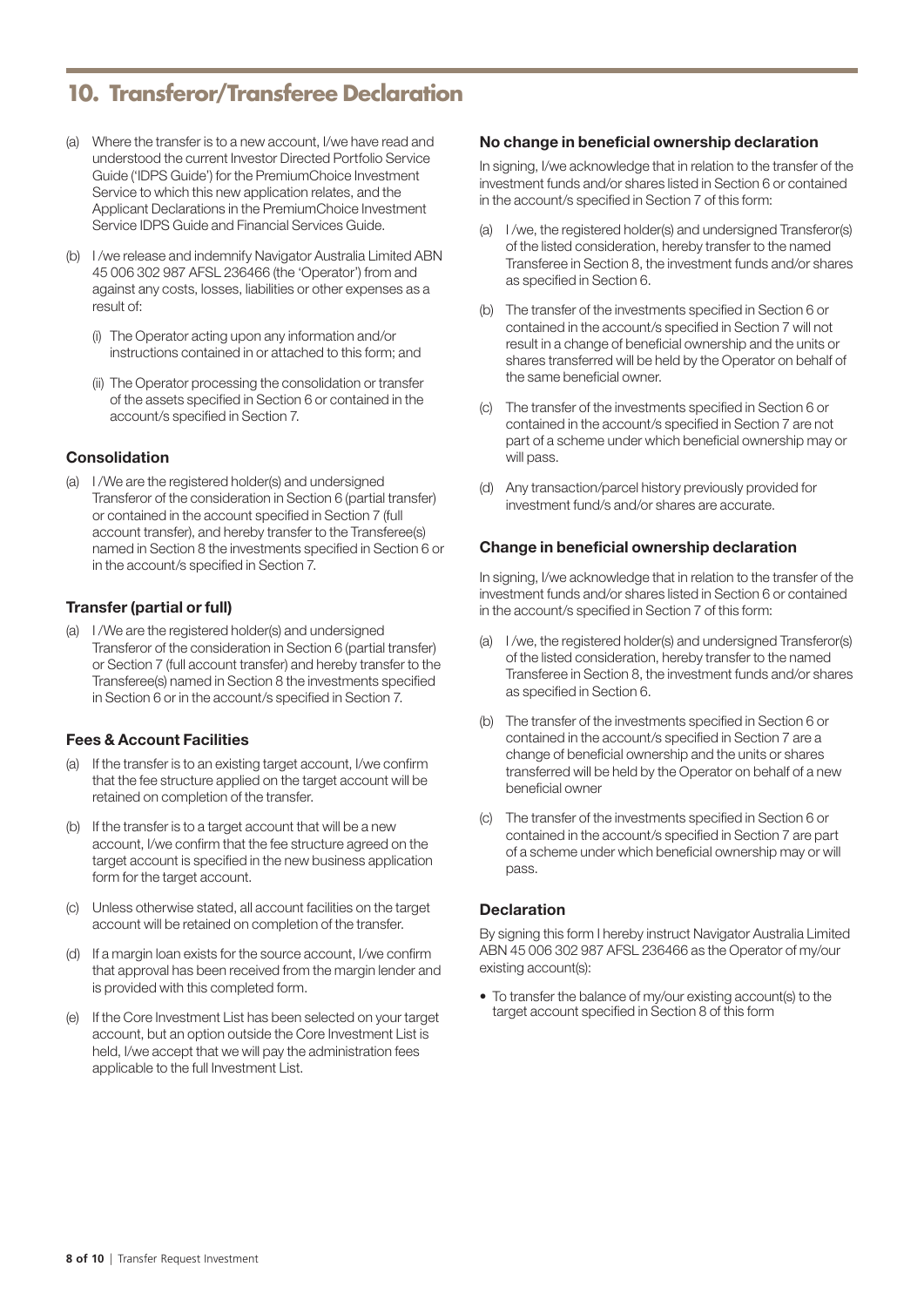### **11. Privacy declaration**

By completing this form, I/we consent to any personal and sensitive information that is collected being disclosed as outlined in the privacy policy which is found on [investinfo.com.au/premiumchoice](http://investinfo.com.au/premiumchoice)

### **12. Transferor Signature**

### Transferor one

| Full name of Investor one |                   |
|---------------------------|-------------------|
| Signature of Investor one |                   |
|                           | Date (DD/MM/YYYY) |
|                           |                   |

### Transferor two (if applicable)

| Full name of Investor two |                   |
|---------------------------|-------------------|
|                           |                   |
| Signature of Investor two |                   |
|                           | Date (DD/MM/YYYY) |
|                           |                   |
|                           |                   |

### **13. Transferee Signature**

### Transferee one

|  | Full name of Investor one |  |
|--|---------------------------|--|
|  |                           |  |

| Signature of Investor one |                   |
|---------------------------|-------------------|
|                           | Date (DD/MM/YYYY) |
|                           |                   |

#### Transferee two (if applicable)

Full name of Investor two

### Signature of Investor two

|  | Date (DD/MM/YYYY) |  |  |  |  |  |  |  |  |  |  |  |  |  |  |
|--|-------------------|--|--|--|--|--|--|--|--|--|--|--|--|--|--|
|  |                   |  |  |  |  |  |  |  |  |  |  |  |  |  |  |